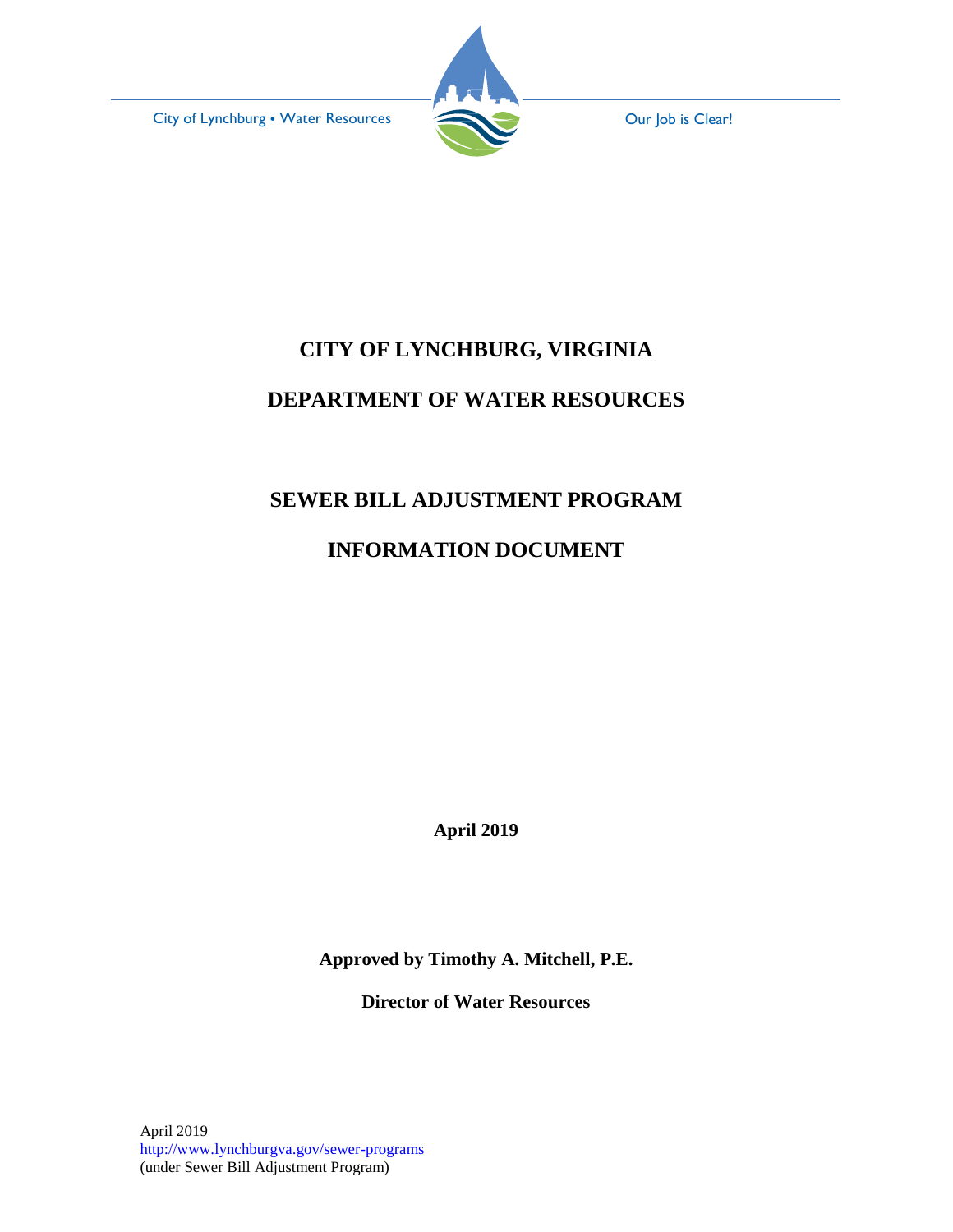## **CONTENTS**

## Section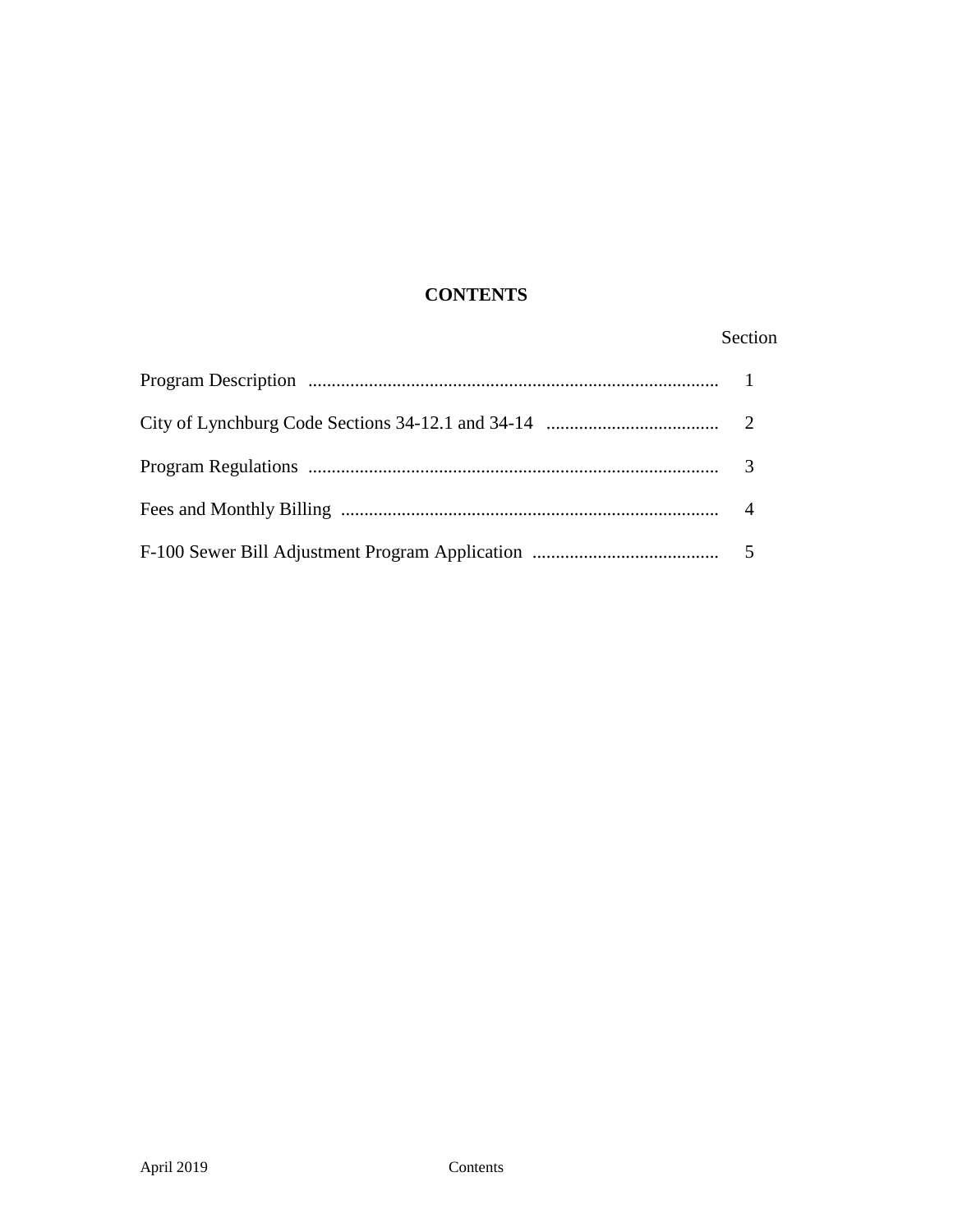## **SECTION 1 – PROGRAM DESCRIPTION**

Prior to April  $1<sup>st</sup>$ , 2004, the City of Lynchburg Code Section 34-14 enabled industrial and commercial customers to apply for relief from the sewer rate contained in Section 34- 12.1 for water not returned to sewer for treatment. The code was amended and reenacted effective April  $1<sup>st</sup>$ , 2004, to extend eligibility to institutional customers and to owners of previously ineligible equipment or processes that return little or no water to sewer. Additionally, the code authorizes the establishment of this sewer bill adjustment program.

Customers may apply for relief using the Annual Method – Adjustment by Record Keeping or the Monthly Method – Adjustment by Water-Only Metering.

The Annual Method requires the customer to install and maintain an on-site system consisting of piping, metering, backflow prevention, and record keeping designed to determine the amount of water not returned to sewer. The Department of Water Resources reviews these records and computes the rate adjustment annually. The Billings and Collections Division modifies the customer's account billing program accordingly. The Customer is billed monthly using the adjusted sewer rate for 12 months beginning July of each year.

The Monthly Method requires the customer to install a similar system, except that the Department of Water Resources installs a City-owned water-only meter at the curb within the right of way. The Department of Water Resources reads the meter and the customer is billed monthly.

The elements of the program are:

- 1. Section 34-14 of the City of Lynchburg City Code;
- 2. Regulations;
- 3. Fees;
- 4. Application procedures; and
- 5. Administrative procedures and forms for processing applications, performing inspections, record keeping and internal and customer communications.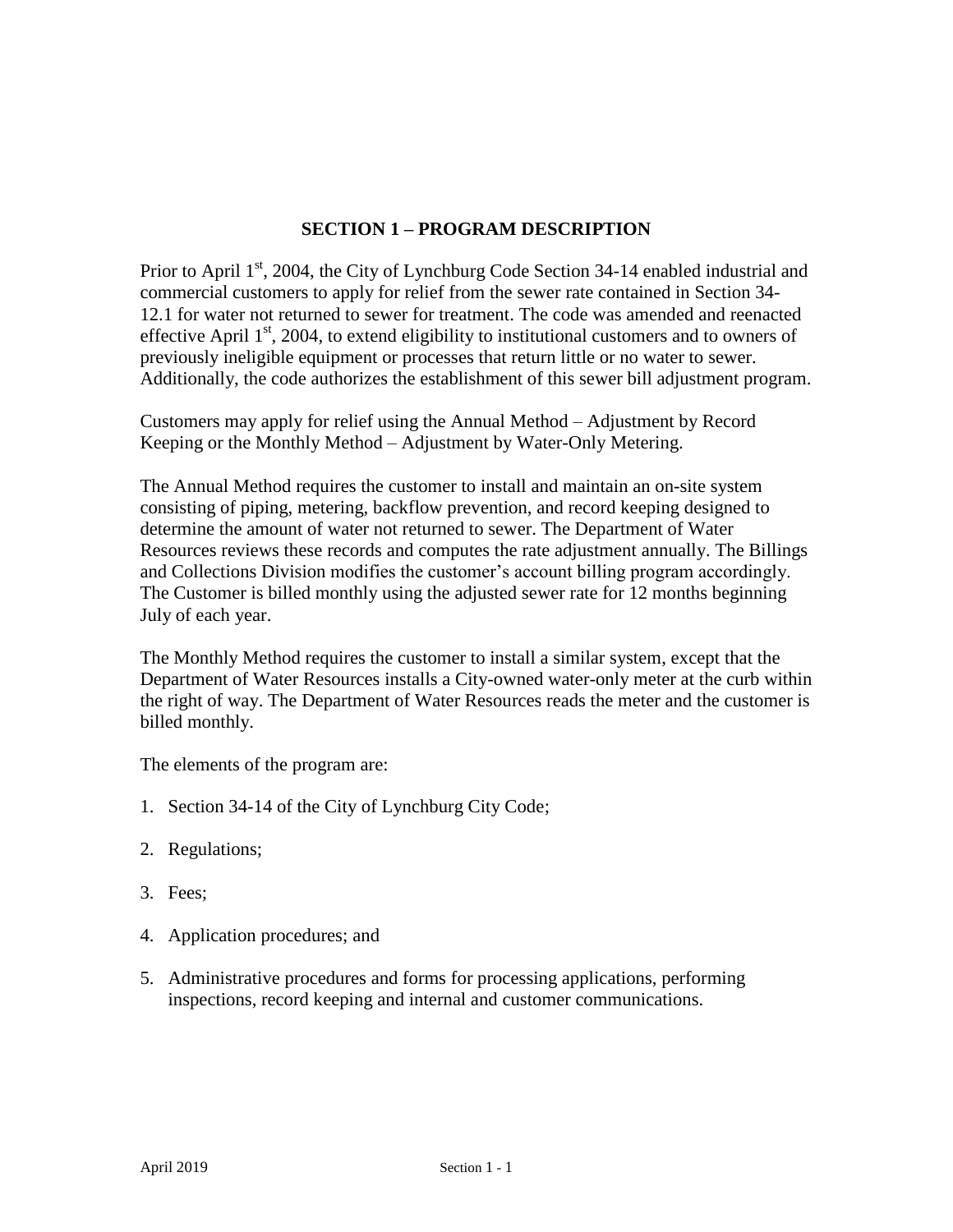## **SECTION 2 – CITY OF LYNCHBURG CITY CODE SECTIONS 34-12.1 AND 34-14**

Section 34-12.1. Schedule of sewer rates. (Excerpt)

(a) The monthly sewer rates for all customers within the city shall be  $\gamma$  per h.c.f.<sup>1</sup> of water provided, however, the rate of any party discharging industrial waste or processed water into the city system pursuant to an individual contract shall be as provided in such contract.

<sup>1</sup>The current rate per h.c.f (hundred cubic feet) can be found at <http://www.lynchburgva.gov/billing-information> or at [https://library.municode.com/va/lynchburg/codes/code\\_of\\_ordinances?nodeId=CH34SE](https://library.municode.com/va/lynchburg/codes/code_of_ordinances?nodeId=CH34SE) (under Sec. 34-12.1. – Schedule of sewer rates.)

\_\_\_\_\_\_\_\_\_\_\_\_\_\_\_\_\_\_\_\_\_\_\_\_\_\_\_\_\_\_\_\_\_\_\_\_\_\_\_\_\_\_\_\_\_\_\_\_\_\_\_\_\_\_\_\_\_\_\_\_\_\_\_\_\_\_\_\_\_\_\_\_

Sec. 34-14. Adjustments to sewer bill.

- (a) The amount of sewage billed at the rates contained in Section 34-12.1 shall be based on the amount of water consumed for the billing period unless contracts for the treatment of industrial wastes provide for specific terms to the contrary. Industrial, commercial, or institutional customers may apply for relief to provisions of Section 34-12.1 on an annual basis provided that ample documentation is provided by March 1<sup>st</sup> of each year to the Director of Water Resources, or his/her designee, to show that water consumed is not returned to the collection system to be treated as waste at the wastewater treatment plant. Alternatively, industrial, commercial, or institutional customers may apply for relief through the installation of city-owned water-only meters for uses that return little or no water to the collection system.
- (b) All sewer bill adjustment systems intended to determine the amount of water not returned to sewer shall be designed, installed, operated, and maintained in accordance with the City of Lynchburg sewer bill adjustment program. Copies of the program shall be filed with the Director of Water Resources or his/her designee, and shall be made available to any customer who wishes to see them.

Effective April 1st, 2004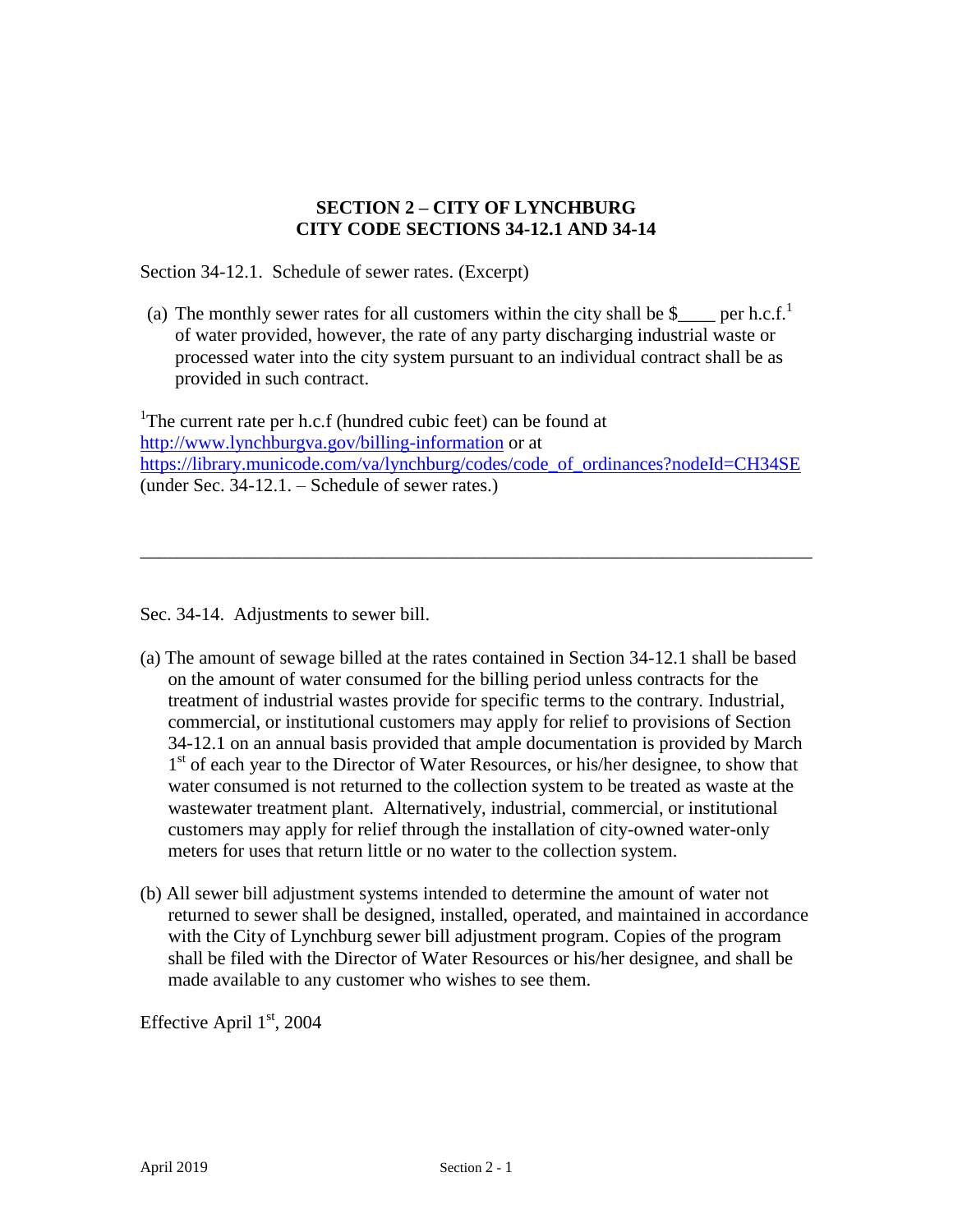## **SECTION 3 – PROGRAM REGULATIONS**

#### **Application for Sewer Bill Adjustment Program**

- 1. Any industrial, commercial, or institutional Customer seeking to obtain relief to the provisions of City Code Section 34-12.1 shall make application using the F-100 Sewer Bill Adjustment Program Application provided by the City. The Customer may apply for relief using the Annual Method -Adjustment by Record Keeping or the Monthly Method – Adjustment by Water-Only Metering.
- 2. Annual Method Adjustment by Record Keeping. The Customer shall initially submit a Sewer Bill Adjustment Program Application for approval to construct and operate a Sewer Bill Adjustment System to be located on the Customer's property and consisting of piping, metering, backflow prevention, and other appurtenances designed to determine the amount of water not returned to sewer. The Customer shall construct, own, operate, and maintain the System.

Additionally, the Customer shall submit annually by March  $1<sup>st</sup>$  of each year an Application for Annual Adjustment. Upon approval by the Department of Water Resources, the sewer bill will be adjusted for a period of one year beginning the following July.

3. Monthly Method – Adjustment by Water-Only Metering. The Customer shall initially submit a Sewer Bill Adjustment Program Application for approval to construct and operate a Sewer Bill Adjustment System to be located on the Customer's property and consisting of piping, backflow prevention, and other appurtenances designed to determine the amount of water not returned to sewer. The Customer shall construct, own, operate, and maintain the portion of the System located on the Customer's property.

The Sewer Bill Adjustment Program Application shall state whether the System is a Partial-Return System that returns a portion of the water consumed to sewer or a Zero-Return System that returns none of the water consumed to sewer. The default and minimum return percentage for a Partial-Return System is 10%; however, the Department of Water Resources may establish a higher return rate for any specific Partial-Return System.

The Department of Water Resources, upon approval of the Sewer Bill Adjustment Program Application, shall establish a special water-only account and install and maintain a City-owned water-only meter at the curb within the City's right of way in accordance with City Code Section 39-27. The Department of Water Resources shall read the meter and bill the Customer monthly.

4. Monthly Method – Adjustment by Water-Only Metering for Irrigation. A Customer applying for an Irrigation-Only System with a service 1-inch or less in diameter or having a site plan, including an irrigation system, that has previously been approved by the City of Lynchburg Technical Review Committee shall submit a Water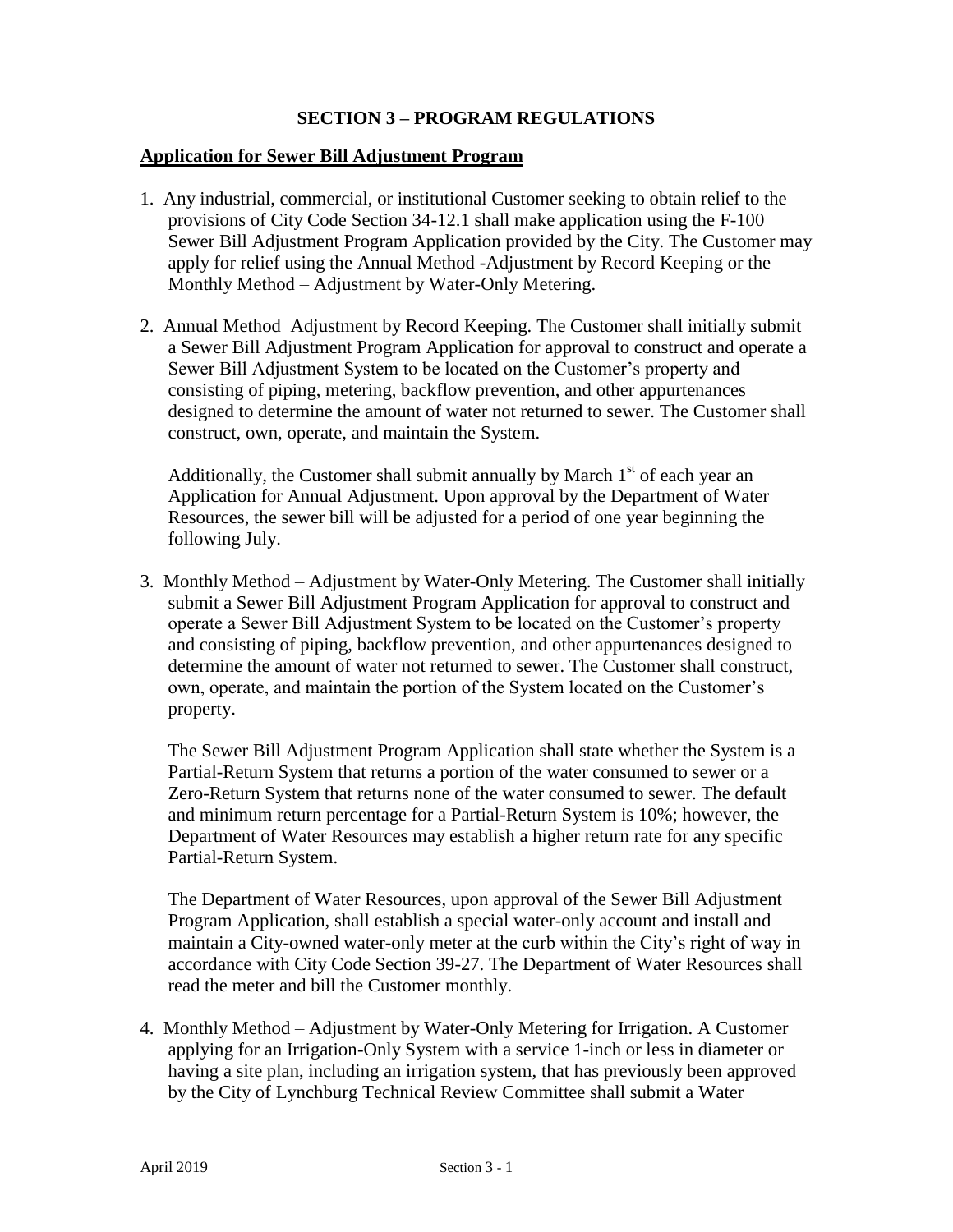Connection Application, including an Irrigation-Only Certification. The Customer shall construct, own, operate, and maintain the portion of the System located on the Customer's property.

The Department of Water Resources, upon approval of the Application, shall establish a special water-only account and install and maintain a City-owned wateronly meter at the curb within the City's right of way in accordance with City Code Section 39-27. The Department of Water Resources shall read the meter and bill the Customer monthly.

#### **Sewer Bill Adjustment Program Fees and Charges**

- 5. Customers using the Annual Method Adjustment by Record Keeping:
	- (a) Shall remit a fee of \$800.00 with the Application to Construct and Operate a Sewer Bill Adjustment System.
	- (b) Shall remit a fee of \$600.00 per City billing account with the Application for Annual Adjustment.
	- (c) Shall be billed monthly for sewer at a percentage of the sewer rate contained in Section 34-12.1 as determined by the Department of Water Resources.
- 6. Customers using the Monthly Method Adjustment by Water-Only Metering for uses that return some of the water to sewer (Partial-Return):
	- (a) Shall remit a fee of \$800.00 plus availability and meter installation fees in accordance with Section 39-27 with the Application to Construct and Operate a Sewer Bill Adjustment System.
	- (b) Shall be billed monthly for sewer at a minimum of 10% of the rate contained in Section 34-12.1 for water returned to sewer, plus an inspection surcharge of \$16.00.
- 7. Customers using the Monthly Method Adjustment by Water-Only Metering for uses that return none of the water consumed to sewer (Zero-Return):
	- (a) Shall remit a fee of \$400.00 plus availability and meter installation fees in accordance with Section 39-27 with the Application to Construct and Operate a Sewer Bill Adjustment System.
	- (b) Shall be billed monthly for sewer for an inspection surcharge of \$16.00.
- 8. Customers using the Monthly Method: Adjustment by Water-Only Metering for Irrigation-Only Systems with One-Inch or Less Service Connection or Site Plan Including Irrigation Previously Approved by the City Technical Review Committee: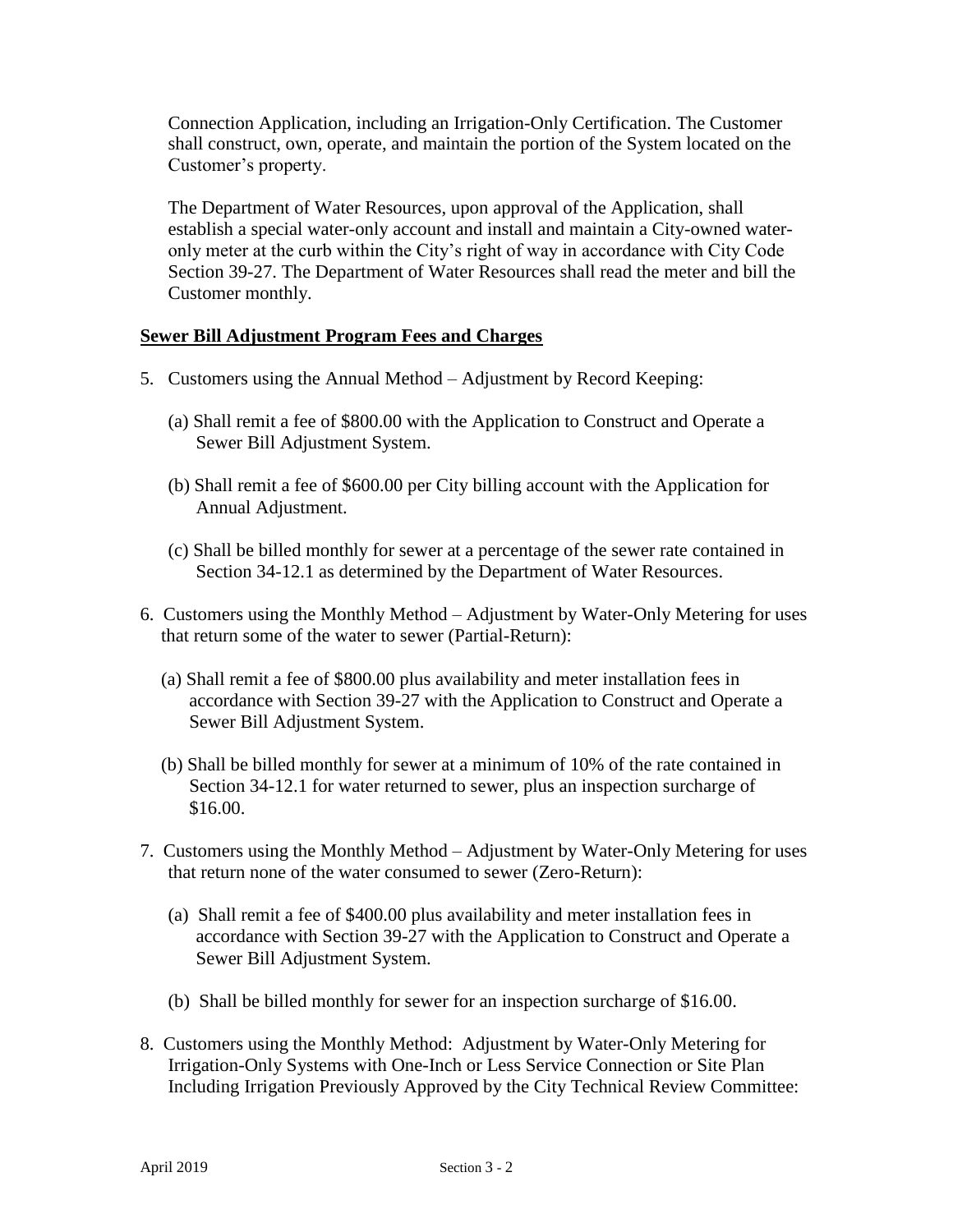- (a) Shall remit availability and meter installation fees in accordance with Section 39- 27 with the Water Connection Application.
- (b) Shall be billed monthly for sewer for an inspection surcharge of \$16.00.

## **Annual Method Special Conditions**

- 9. On-Site Records. The Customer shall maintain the following records:
	- (a) Copies of all Applications and amendments;
	- (b) Training records;
	- (c) Meter maintenance and calibration records; and
	- (d) Metering data as necessary to demonstrate compliance with the provisions of Section 34-14 and the approved Application. The content and format of such records shall be arranged with the Department of Water Resources.
	- (e) These records shall be available for inspection by the Department of Water Resources and shall be current for the most recent five years, if applicable.
- 10. Metering Equipment. Metering equipment sizes, brands, and models shall be as approved by the Department of Water Resources. Meters shall be installed in the horizontal position with the register upright and easily accessible for reading without the need for ladders or other devices unless otherwise approved by the Department of Water Resources.
- 11. Maintenance/Operating Procedures. The Customer shall take the following measures in order to minimize meter malfunction and prevent unauthorized connection to the system:
	- (a) Maintain a replacement meter or inventory of spare parts;
	- (b) Have available written equipment operating procedures. These procedures shall be based on the manufacturer's recommendations, at a minimum;
	- (c) Train operators in the proper operation of all such equipment and familiarize the operators with the written operating procedures; and
	- (d) Train all operators and maintenance personnel in the location of System piping and the prohibition of unauthorized connections.

## **Monthly Method Special Conditions**

12. On-Site Records. The Customer shall maintain the following records: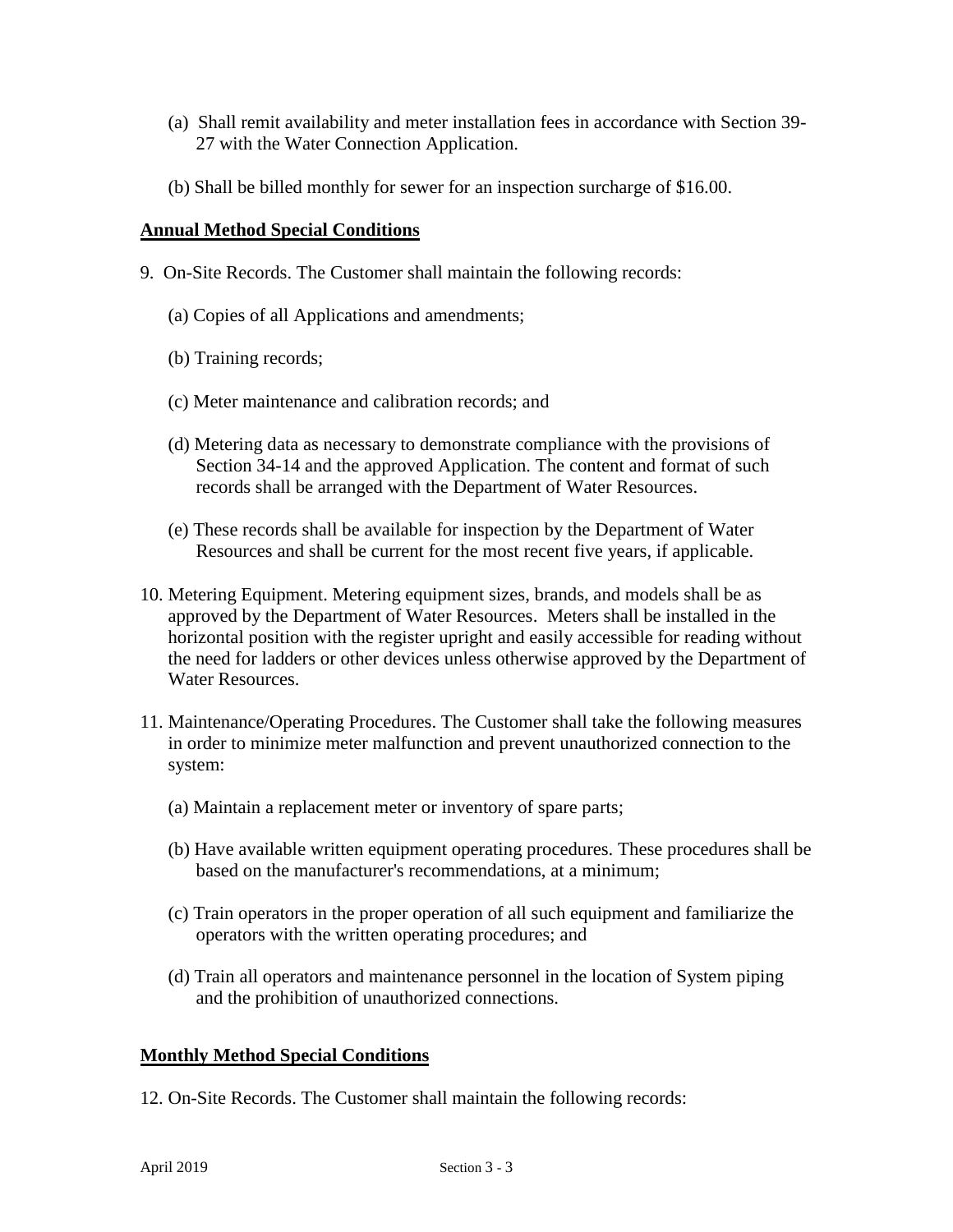- (a) Copies of all Applications and amendments; and
- (b) Training records.
- (c) These records shall be available for inspection by the Department of Water Resources and shall be current for the most recent five years, if applicable.
- 13. Maintenance/Operating Procedures. The Customer shall take the following measures in order to prevent unauthorized connection to the system:
	- (a) Train all operators and maintenance personnel in the location of system piping and the prohibition of unauthorized connections.

#### **General Conditions**

- 14. Approved Construction. The System shall be constructed and operated as represented in the Application and approved by the Department of Water Resources. Deviations from the approved construction and operation or failure to properly notify the Department of Water Resources of changes in the System that alter the effectiveness or accuracy of the System may result in penalties provided by City Code and suspension or revocation of relief to the provisions of Section 34-12.1.
- 15. Existing Systems or Systems Constructed Prior to Approval. Existing Systems or Systems constructed prior to approval shall be modified at the Customer's expense to meet the requirements of the Regulations and the Department of Water Resources.
- 16. Right of Entry. The Customer shall allow authorized Department of Water Resources representatives:
	- (a) To enter upon the Customer's premises on which the System is located or in which any records are kept under the terms and conditions of these Regulations;
	- (b) To have access to and copy at reasonable times any records required to be kept under the terms and conditions of these Regulations;
	- (c) To inspect at reasonable times any system, equipment, or process subject to the terms and conditions of these Regulations; and
	- (d) To sample or test any system, equipment, or process at reasonable times.
	- (e) For purposes of this condition, the time for inspection shall be deemed reasonable during regular business hours or whenever the facility is in operation.
- 17. Notification of System Malfunction. The Customer shall notify the Department of Water Resources by facsimile transmission or telephone of malfunctions of the System that may cause erroneous measurement for more than one day. Such notification shall be made as soon as practicable but not later than four daytime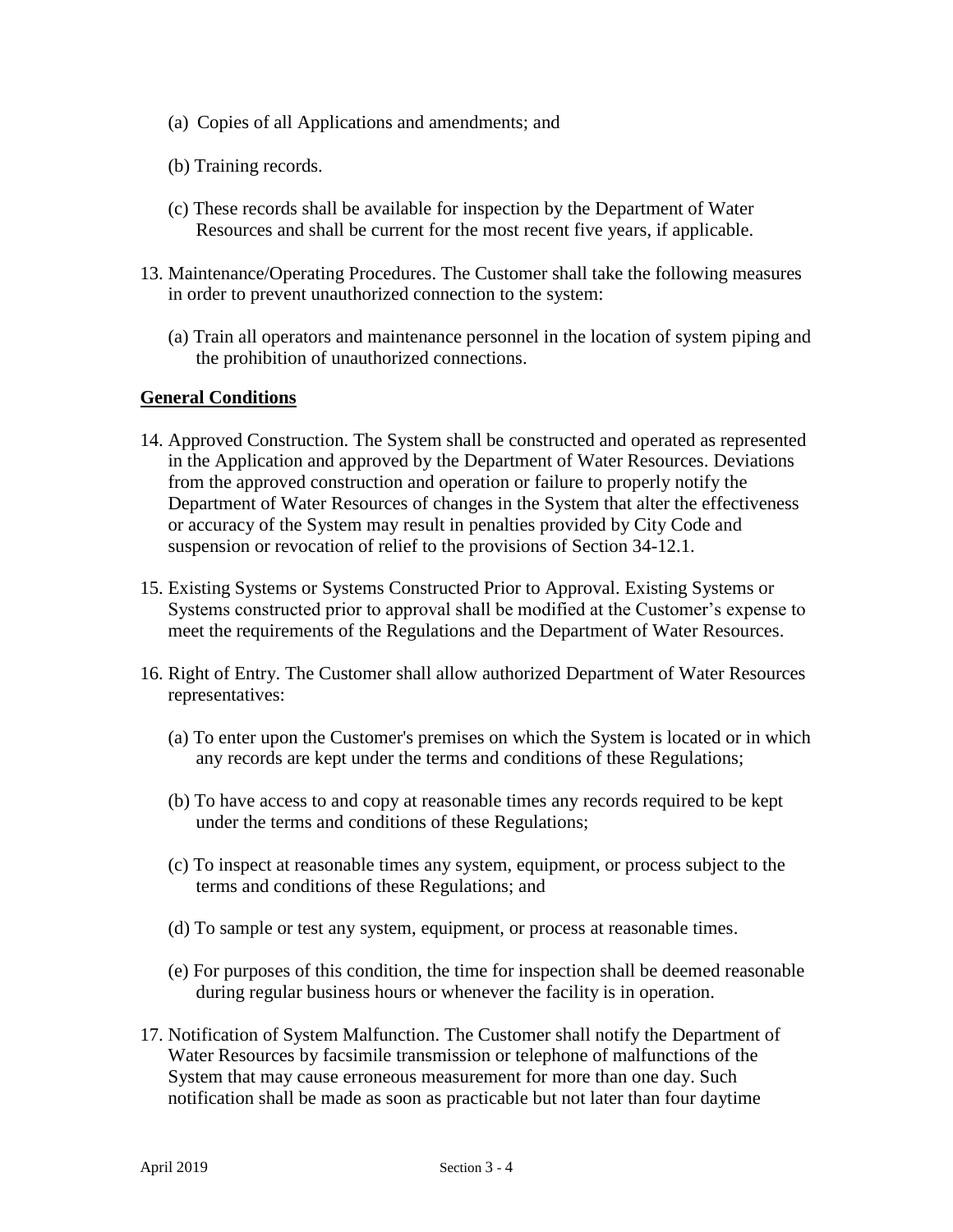business hours after the malfunction. The Customer shall provide a written statement giving all pertinent facts, including the estimated duration of the breakdown, within 14 days of the occurrence. When the condition causing the failure or malfunction has been corrected and the System is again in operation, the Customer shall notify the Department of Water Resources in writing.

- 18. Notification of Change. The Customer shall notify the Department of Water Resources of any change in the System as represented in the Application 30 days prior to making the change.
- 19. Unauthorized Connections. Any connection to the System other than those listed in the Application is prohibited.
- 20. Backflow Prevention. The System shall contain backflow prevention devices as required by City Code Section 39-97 through 39-104.
- 21. Piping System Location and Identification. The Customer shall mark the location and maintain accurate drawings of all underground piping on the Customer's property. The Customer shall color code and label all exposed piping with the words "Special Billing – Do Not Connect" such that the piping can be readily identified and traced.
- 22. Penalties/Suspension/Revocation. Failure to comply may result in penalties provided by City Code and suspension or revocation of relief from the provisions of Section 34-12.1 if the Customer:
	- (a) Knowingly makes material misstatements in the Application or any amendments to it;
	- (b) Fails to comply with the terms and conditions of the Regulations; or
	- (c) Fails to construct, modify, or operate the System in accordance with the approved Application or any amendments to it.
- 24. Change of Ownership. In the case of a transfer of ownership of the property, the new owner shall be bound by the Regulations and the approved Application. The new owner shall notify the Department of Water Resources of the change in ownership within 30 days of the transfer.
- 25. Deductive Meters. Meters located on the Customer's property downstream of the main meter for the purpose of metering water-only uses and deducting those meter readings from the main meter reading on a monthly basis are prohibited.

## END OF REGULATIONS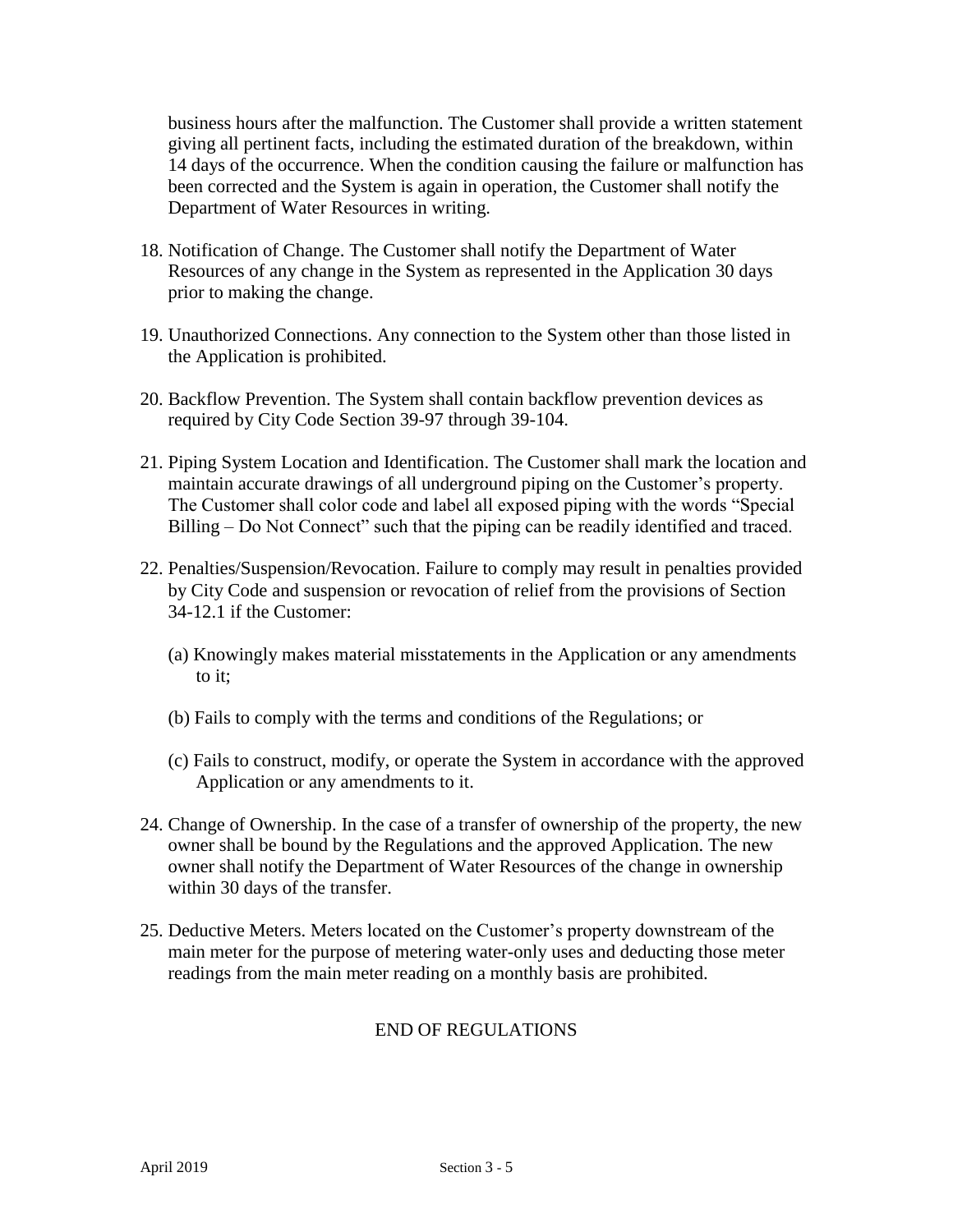## **SECTION 4 - FEES AND MONTHLY BILLING**

#### **Application and Inspection Fees**

Fees are established to recover the costs of processing applications, setting up and programming special accounts, and making periodic inspections of the facilities. The fees do not recover the costs of customer service, general administration, appeals, equipment malfunction, and noncompliance.

| <b>Method</b>                                                                                                                                     | <b>Application to</b><br><b>Construct and</b><br><b>Operate or</b><br><b>Significant</b><br><b>Amendment to</b><br><b>Application</b> | <b>Availability and</b><br><b>Connection Fees</b>                                         | <b>Annual or Monthly</b>                                                              |
|---------------------------------------------------------------------------------------------------------------------------------------------------|---------------------------------------------------------------------------------------------------------------------------------------|-------------------------------------------------------------------------------------------|---------------------------------------------------------------------------------------|
| Annual Method -<br><b>Adjustment By Record</b><br>Keeping                                                                                         | \$800.00 with<br>Application to<br>Construct and<br>Operate                                                                           | <b>NA</b>                                                                                 | \$600.00 per City Billing<br><b>Account with Application</b><br>for Annual Adjustment |
| Monthly Method -<br>Adjustment by Water-<br>Only Metering -<br>Partial-Return                                                                     | \$800.00 with<br>Application to<br>Construct and<br>Operate                                                                           | According to Code<br>Section 39-27 with<br><b>Application to Construct</b><br>and Operate | \$16.00 per Month Sewer<br><b>Bill Surcharge</b>                                      |
| Monthly Method -<br>Adjustment by Water-<br>Only Metering -<br>Zero-Return                                                                        | \$400.00 with<br>Application to<br>Construct and<br>Operate                                                                           | According to Code<br>Section 39-27 with<br><b>Application to Construct</b><br>and Operate | \$16.00 per Month Sewer<br><b>Bill Surcharge</b>                                      |
| Monthly Method -<br>Adjustment by Water-<br>Only Metering -<br>Irrigation-Only<br>Services One-Inch or<br>Less or Prior TRC Site<br>Plan Approval | None                                                                                                                                  | According to Code<br>Section 39-27 with Water<br><b>Connection Application</b>            | \$16.00 per Month Sewer<br><b>Bill Surcharge</b>                                      |

All fees are nonrefundable and are due as indicated in the above table.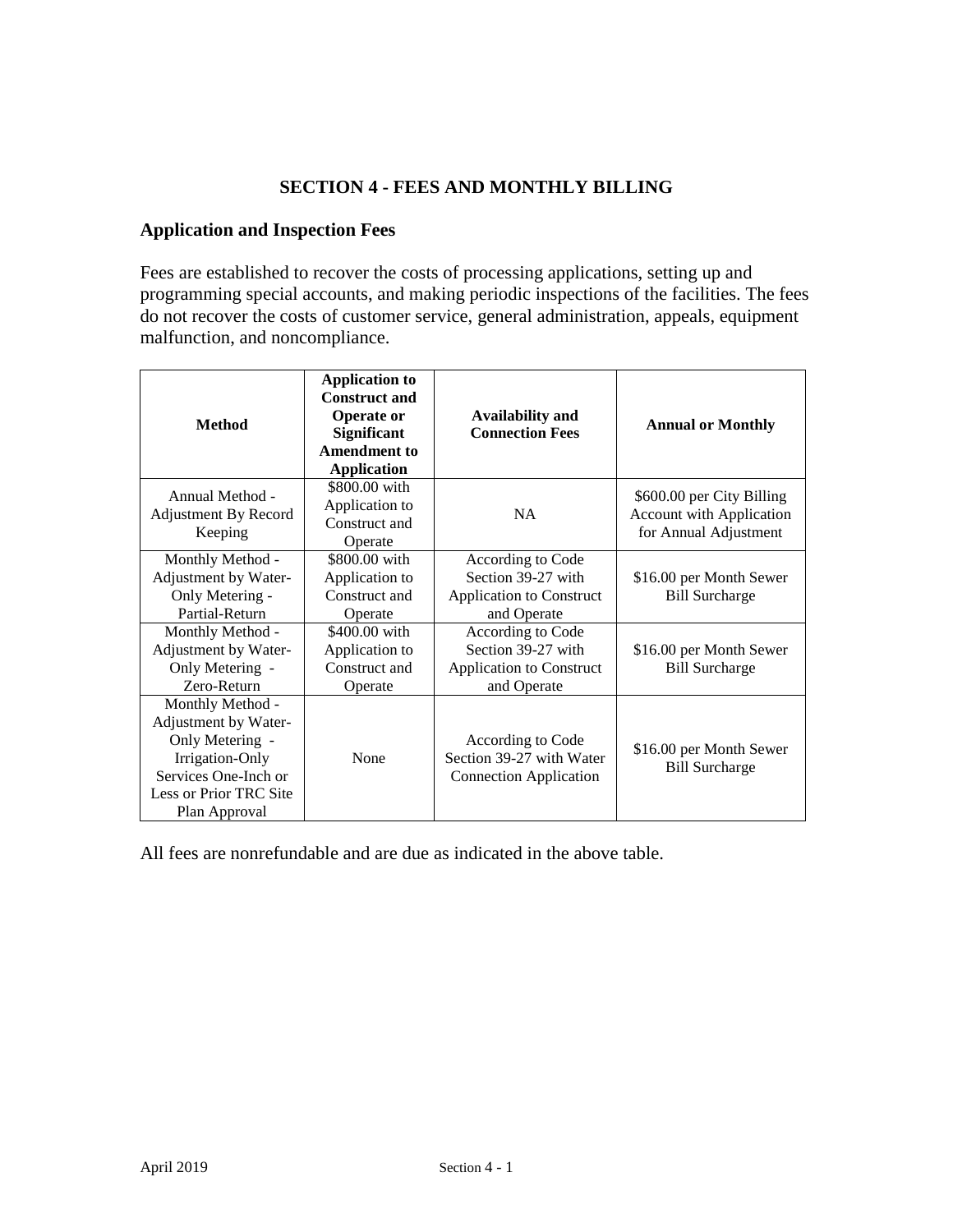# **Monthly Billing**

| <b>Monthly Sewer Bill</b>                                                                                                                               |                                                                                                                                                                                                                                                                                                                                                                                 |  |  |
|---------------------------------------------------------------------------------------------------------------------------------------------------------|---------------------------------------------------------------------------------------------------------------------------------------------------------------------------------------------------------------------------------------------------------------------------------------------------------------------------------------------------------------------------------|--|--|
| Method                                                                                                                                                  | <b>Computation of Bill</b>                                                                                                                                                                                                                                                                                                                                                      |  |  |
| Annual Method -<br>Adjustment By Record<br>Keeping                                                                                                      | Sewer Bill = Water Consumed $\times$ Adjusted Rate<br>Adjusted Rate $=$ ((Water Consumed Annually – Water Not Returned to Sewer<br>Annually) / Water Consumed Annually) $\times$ Section 34-12.1 Sewer Rate                                                                                                                                                                     |  |  |
| Monthly Method -<br>Adjustment by Water-<br>Only Metering -<br>Partial-Return                                                                           | Sewer Bill = Water Consumed $\times$ (10% $\times$ Section 34-12.1 Sewer Rate) + \$16.00 <sup>1</sup><br>$110\%$ is established as the default percentage for cooling towers and boilers, and<br>the minimum partial-return system surcharge. This percentage may be increased as<br>determined by the Department of Water Resources for any specific partial-return<br>system. |  |  |
| Monthly Method -<br>Adjustment by Water-<br>Only Metering - Zero-<br>Return                                                                             | Sewer Bill = $$16.00$                                                                                                                                                                                                                                                                                                                                                           |  |  |
| Monthly Method -<br>Adjustment by Water-<br>Only Metering -<br><b>Irrigation-Only Service</b><br>One-Inch or Less or<br>Prior TRC Site Plan<br>Approval | Sewer Bill = $$16.00$                                                                                                                                                                                                                                                                                                                                                           |  |  |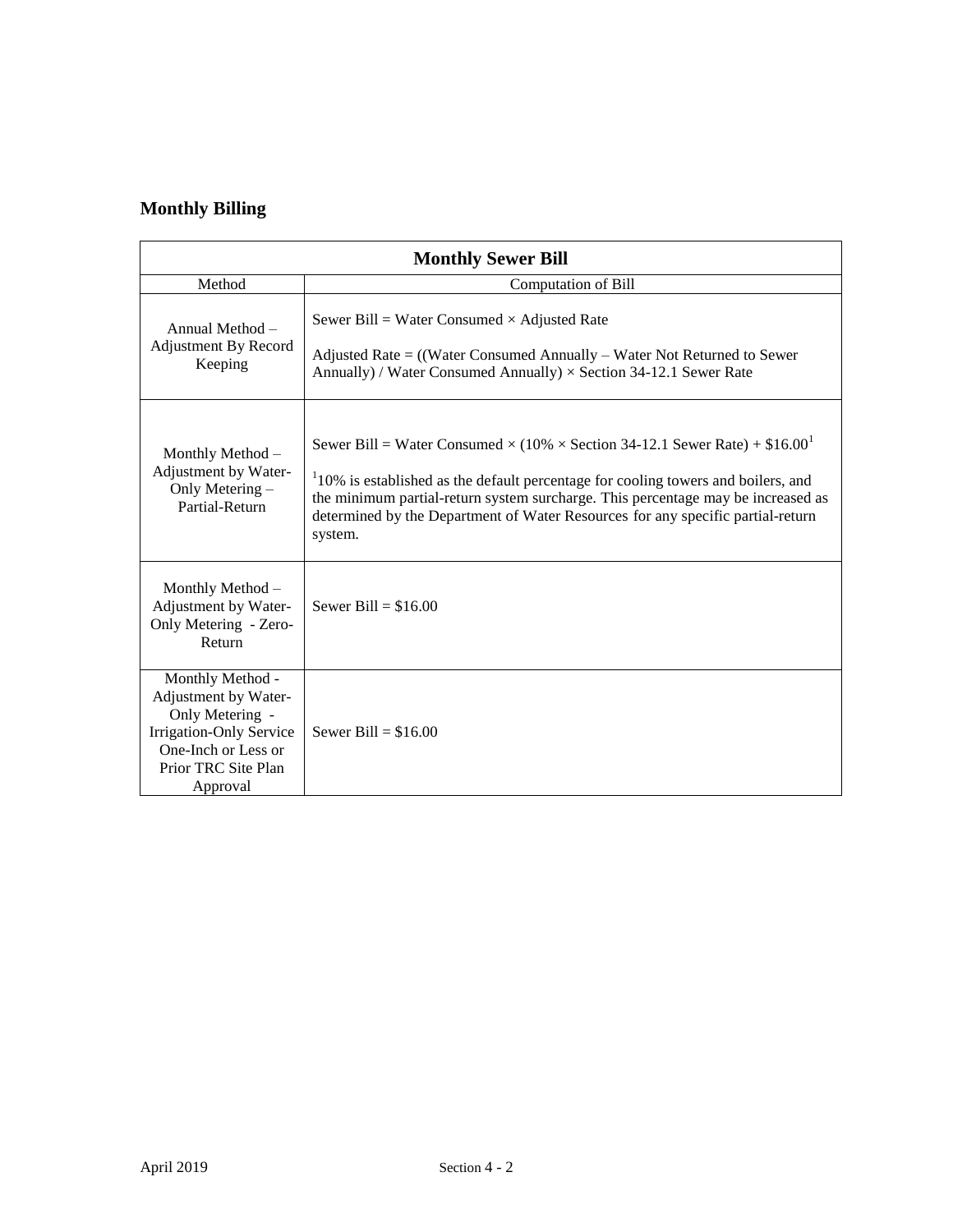## **SECTION 5 - F-100 SEWER BILL ADJUSTMENT PROGRAM APPLICATION**

| Applicant:                             |  |
|----------------------------------------|--|
|                                        |  |
|                                        |  |
|                                        |  |
| <b>Facility Location if Different:</b> |  |

I certify that I am duly authorized to act on behalf of the applicant for this matter. I have read, understand, and accept the legal authority of the City of Lynchburg Sewer Bill Adjustment Program Regulations, and hereby agree to abide by those Regulations.

I certify that this document and all attachments were prepared under my direction and supervision with a system designed to assure that qualified personnel properly gather and evaluate the information submitted. Based on my inquiry of the person or persons who manage the system, or those directly responsible for gathering and evaluating the information, the information submitted is, to the best of my knowledge and belief, true accurate, and complete.

|        | Signature:                                                                                                  | Date:  |                  |
|--------|-------------------------------------------------------------------------------------------------------------|--------|------------------|
| Name:  |                                                                                                             | Phone: |                  |
| Title: |                                                                                                             | Email: |                  |
|        | Reason for Submitting: (Check one.)                                                                         |        |                  |
|        | Annual Method – Adjustment by Record Keeping<br>Application to Construct and Operate                        |        | (Submit Part 1.) |
|        | Annual Method – Adjustment by Record Keeping<br><b>Application for Annual Adjustment</b>                    |        | (Submit Part 2.) |
|        | Monthly Method – Adjustment by Water-Only Metering<br>Application to Construct and Operate (Partial-Return) |        | (Submit Part 3.) |
|        | Monthly Method – Adjustment by Water-Only Metering<br>Application to Construct and Operate (Zero-Return)    |        | (Submit Part 3.) |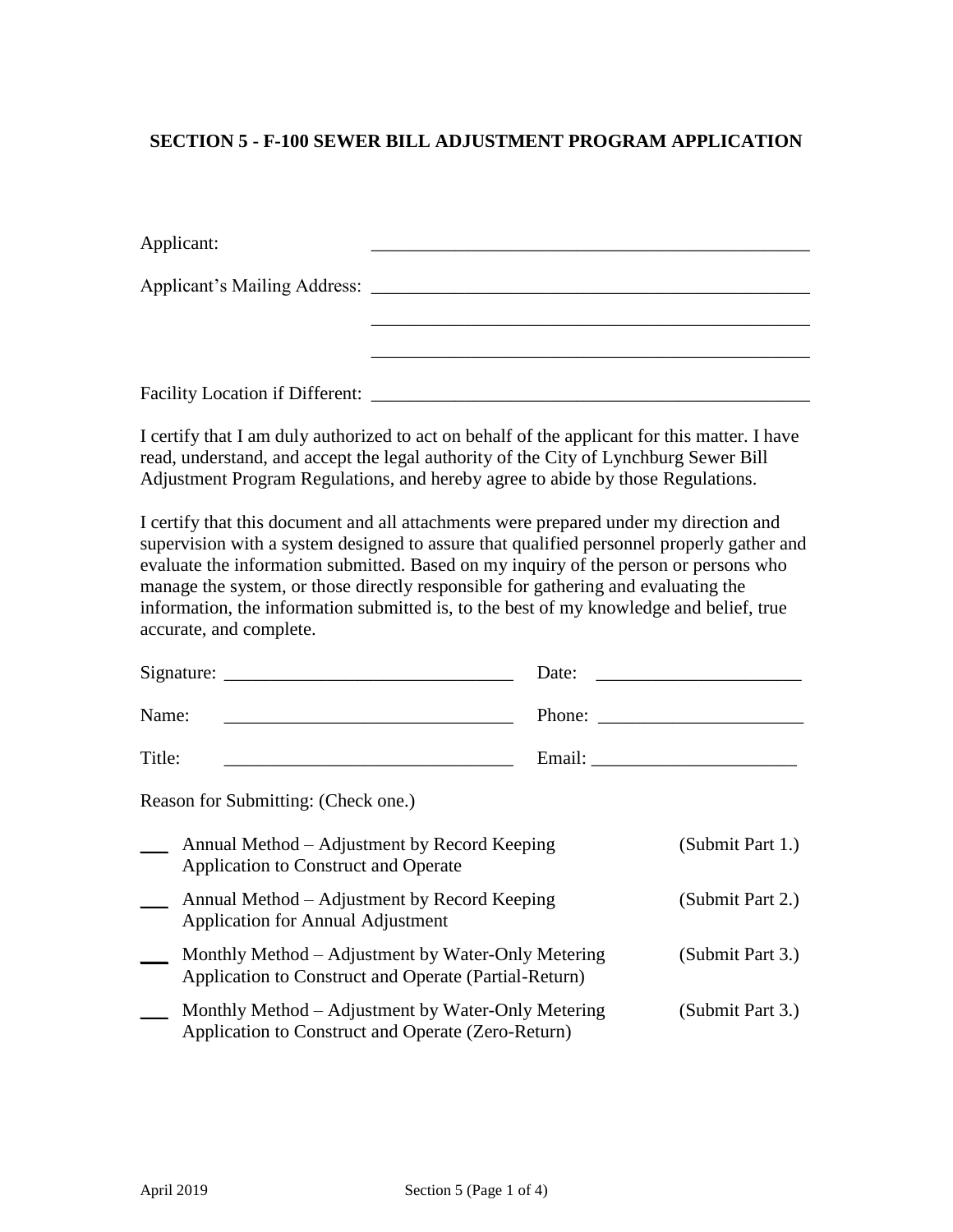## **Part 1 – Application for Approval to Construct and Operate for the Annual Method - Adjustment by Record Keeping**

Submit the following information:

- a. a site drawing showing the location of metering equipment and water using equipment or processes included in the application;
- b. drawings or captioned or annotated digital photographs of the System piping;
- c. a description and water use characteristics of each piece of equipment or process connected to the System, including a determination of water returned to sewer;

\_\_\_\_\_\_\_\_\_\_\_\_\_\_\_\_\_\_\_\_\_\_\_\_\_\_\_\_\_\_\_\_\_\_\_\_\_\_\_\_\_\_\_\_\_\_\_\_\_\_\_\_\_\_\_\_\_\_\_\_\_\_\_\_\_\_\_\_\_

- d. the size, make, and model of metering equipment; and
- e. a description of backflow prevention equipment.

## **Part 2 - Application for Annual Adjustment for the Annual Method - Adjustment by Record Keeping**

Submit the following information by March  $1<sup>st</sup>$  annually:

- a. an acceptable study of water use signed by a professional engineer; or
- b. flow information from the past calendar year that shows total measured flow returned to the sewer from the facility (master sewer meter); or
- c. flow information from the past calendar year that shows total metered flow not returned to sewer; and
- d. flow information accounting for any residual water returned to sewer from any process.
- e. documentation proving that each meter is accurate and working properly.

## **Part 3 – Application for Approval to Construct and Operate for the Monthly Method - Adjustment by Water-Only Metering**

**\_\_\_\_\_\_\_\_\_\_\_\_\_\_\_\_\_\_\_\_\_\_\_\_\_\_\_\_\_\_\_\_\_\_\_\_\_\_\_\_\_\_\_\_\_\_\_\_\_\_\_\_\_\_\_\_\_\_\_\_\_\_\_\_\_\_\_\_\_\_**

Submit the following information:

- a. a site drawing showing the location of underground System piping;
- b. drawings or captioned or annotated digital photographs of the System piping;
- c. a description and water use characteristics of each piece of equipment or process connected to the System, including a determination of water returned to sewer; and
- d. a description of backflow prevention equipment.

#### **Submitting Applications and Fees**

Submit all applications and fees (payable to City of Lynchburg) to Attn: Sewer Bill Adjustment Program, Department of Water Resources, City of Lynchburg, 525 Taylor Street, Lynchburg, VA 24501.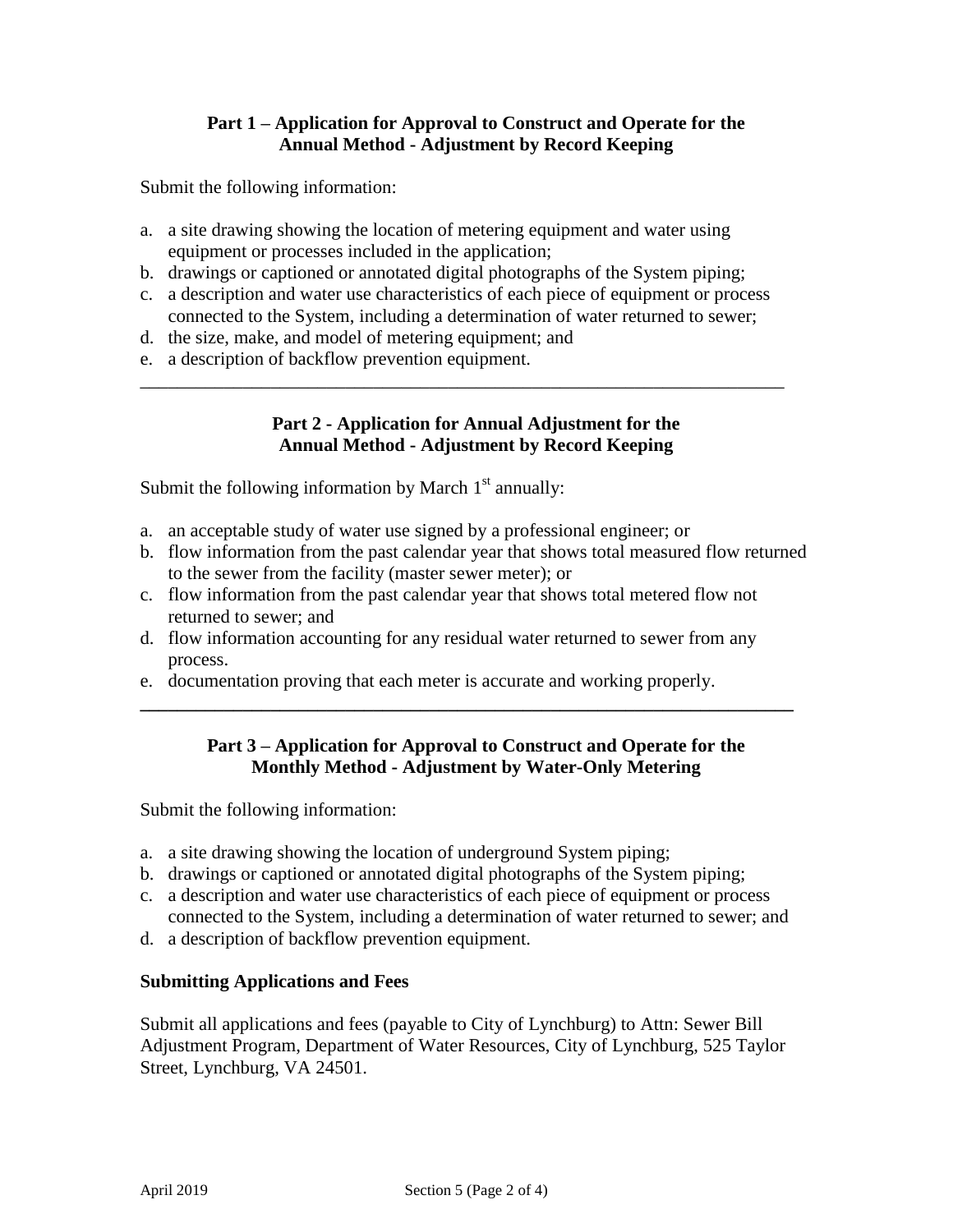#### **Information for Applicants**

The Department of Water Resources administers City Section 34-14 by annual and monthly methods.

Annual Method – Adjustment by Record Keeping. This method is usually used when installing a city owner water-only meter (Monthly Method - Adjustment by Water-Only Metering) is not feasible or when the customer already operates a system for accurately metering process water or plans to construct such a system. The customer owns, maintains, and reads the meters that are located on the property. The customer is responsible for meter maintenance and calibration, record keeping, and reporting. The customer submits records annually and the sewer bill is adjusted accordingly for a period of one year.

Monthly Method – Adjustment by Water-Only Metering. This method is usually used when it is feasible to install a meter at the curb and extend dedicated piping to the point or points of use. The meter is installed, owned, maintained, and read by the City. The City establishes a special water-only account and bills monthly. The Customer installs, owns, and maintains the on-site System.

Applicants may choose the Annual Method or the Monthly Method. Contact the Department of Water Resources at 455-4250 for assistance in preparing the application.

#### **Instruction to Applicants**

Annual Method – Adjustment by Record Keeping

- 1. Before beginning construction, apply for approval to Construct and Operate a Sewer Bill Adjustment System by submitting Application Part 1. Refer to the Fee Schedule and remit the appropriate fee with the Application.
- 2. The Department of Water Resources will review your Application Part 1 and upon approval issue a Letter of Approval to Construct and Operate the System. You will be responsible for constructing and operating the System on the property as represented in the Application and as required by the Regulations.
- 3. By March  $1<sup>st</sup>$  of each year, apply for an Annual Adjustment by submitting Application Part 2. Refer to the Fee Schedule and remit the appropriate fee with the Application. An additional fee may be assessed for a late application.

The Department of Water Resources will review your Application Part 2 and upon approval issue an Annual Adjustment Notification Letter. Your Adjusted Sewer Rate is computed as follows: Adjusted Sewer Rate = ((Water Consumed Annually - Water Not Returned to Sewer Annually) / Water Consumed Annually)  $\times$  Code Section 34.12.1 Sewer Rate.

4. The Billings and Collections Division will modify the account automated billing program accordingly, and you will be billed monthly for sewer at the Adjusted Sewer Rate for a period of 12 months beginning the following July.